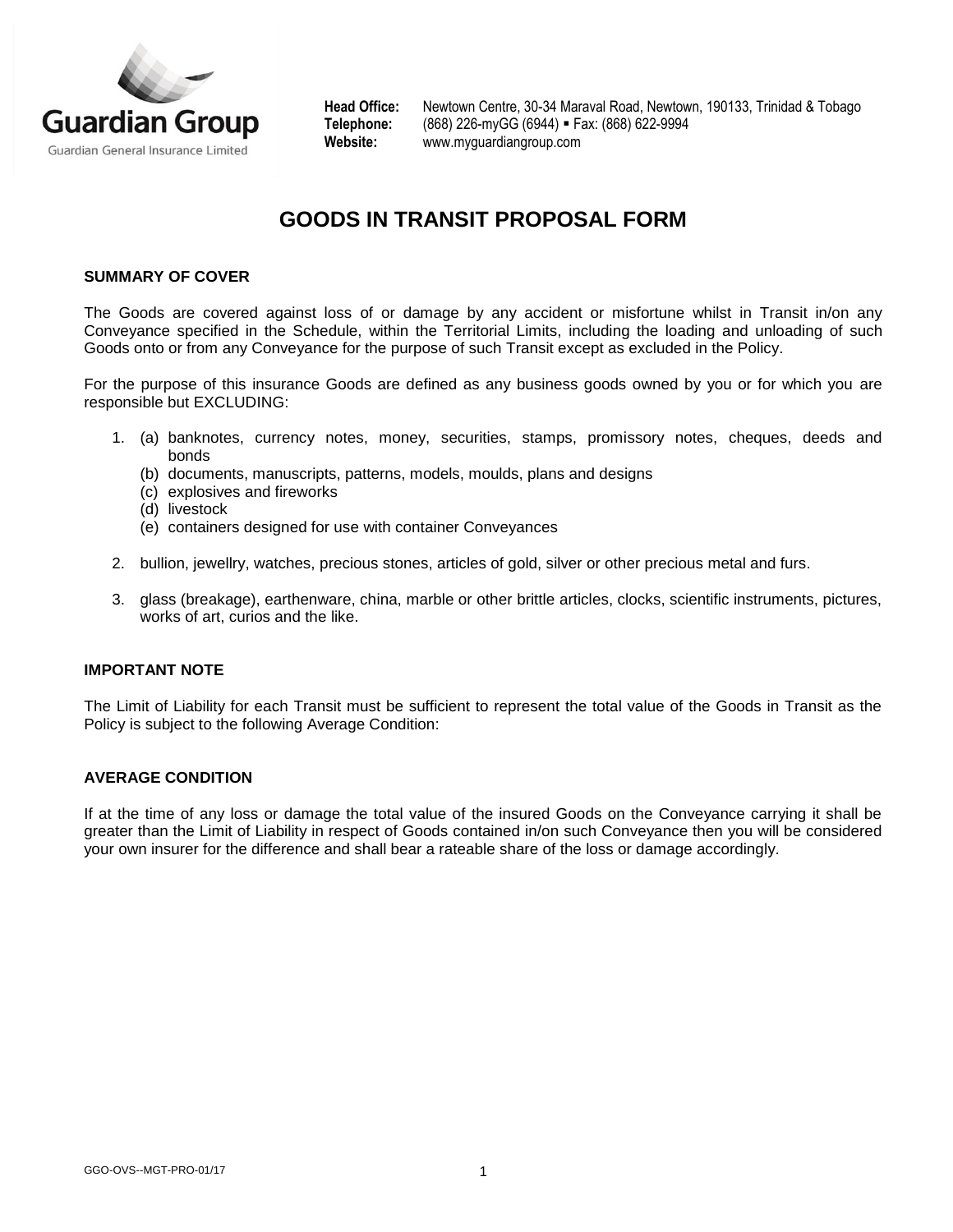## **EACH OF THESE QUESTIONS MUST BE ANSWERED COMPLETELY**

| <b>PLEASE</b><br><b>USE</b><br><b>BLOCK</b><br><b>LETTERS</b> |                                                                                                                                                                                    |                                                                                                                                                                                                                                      |                           |                                    |  |  |  |  |  |  |
|---------------------------------------------------------------|------------------------------------------------------------------------------------------------------------------------------------------------------------------------------------|--------------------------------------------------------------------------------------------------------------------------------------------------------------------------------------------------------------------------------------|---------------------------|------------------------------------|--|--|--|--|--|--|
|                                                               |                                                                                                                                                                                    | Marital Status (individual)<br><u>Marital Status (individual)</u>                                                                                                                                                                    |                           |                                    |  |  |  |  |  |  |
|                                                               |                                                                                                                                                                                    |                                                                                                                                                                                                                                      |                           |                                    |  |  |  |  |  |  |
|                                                               |                                                                                                                                                                                    |                                                                                                                                                                                                                                      |                           |                                    |  |  |  |  |  |  |
|                                                               |                                                                                                                                                                                    |                                                                                                                                                                                                                                      |                           |                                    |  |  |  |  |  |  |
|                                                               |                                                                                                                                                                                    |                                                                                                                                                                                                                                      |                           |                                    |  |  |  |  |  |  |
|                                                               |                                                                                                                                                                                    | Email <u>experience and the contract of the contract of the contract of the contract of the contract of the contract of the contract of the contract of the contract of the contract of the contract of the contract of the cont</u> |                           |                                    |  |  |  |  |  |  |
|                                                               |                                                                                                                                                                                    |                                                                                                                                                                                                                                      |                           |                                    |  |  |  |  |  |  |
| 1.                                                            |                                                                                                                                                                                    | Do you have any policies in force with us?                                                                                                                                                                                           | YES O                     | NO □                               |  |  |  |  |  |  |
|                                                               |                                                                                                                                                                                    | If 'YES', please give details                                                                                                                                                                                                        |                           |                                    |  |  |  |  |  |  |
|                                                               |                                                                                                                                                                                    |                                                                                                                                                                                                                                      |                           |                                    |  |  |  |  |  |  |
| 2.                                                            | How long have you been established in the Business                                                                                                                                 |                                                                                                                                                                                                                                      |                           |                                    |  |  |  |  |  |  |
|                                                               |                                                                                                                                                                                    | $(b)$ elsewhere? $\qquad \qquad$                                                                                                                                                                                                     |                           |                                    |  |  |  |  |  |  |
| 3.                                                            | Have you or any senior person in the Business been convicted of arson or any offence<br>involving dishonesty (for example - fraud, theft, or handling stolen Goods)?<br>YES O NO O |                                                                                                                                                                                                                                      |                           |                                    |  |  |  |  |  |  |
|                                                               |                                                                                                                                                                                    | If 'YES', please give details                                                                                                                                                                                                        |                           |                                    |  |  |  |  |  |  |
|                                                               |                                                                                                                                                                                    |                                                                                                                                                                                                                                      |                           |                                    |  |  |  |  |  |  |
|                                                               |                                                                                                                                                                                    | 4. Have you or anyone with a financial interest in the goods to be insured ever had an insurer:                                                                                                                                      |                           |                                    |  |  |  |  |  |  |
|                                                               |                                                                                                                                                                                    | (a) decline your proposal?<br>(b) increase your premium?                                                                                                                                                                             | YES O<br>YES <sub>D</sub> | NO <sub>0</sub><br>NO <sub>0</sub> |  |  |  |  |  |  |
|                                                               |                                                                                                                                                                                    | (c) increase your excess?                                                                                                                                                                                                            | YES <b>D</b><br>YES O     | NO <sub>0</sub><br>NO <sub>0</sub> |  |  |  |  |  |  |
|                                                               |                                                                                                                                                                                    | (d) refuse to renew your policy?<br>(e) cancel your policy?                                                                                                                                                                          | YES <b>D</b>              | NO <sub>0</sub>                    |  |  |  |  |  |  |
|                                                               | If 'YES' to any of these, please state the reasons together with the name(s) of insurer(s)                                                                                         |                                                                                                                                                                                                                                      |                           |                                    |  |  |  |  |  |  |
|                                                               |                                                                                                                                                                                    |                                                                                                                                                                                                                                      |                           |                                    |  |  |  |  |  |  |
|                                                               |                                                                                                                                                                                    |                                                                                                                                                                                                                                      |                           |                                    |  |  |  |  |  |  |
|                                                               |                                                                                                                                                                                    | 5. Period of Insurance                                                                                                                                                                                                               |                           |                                    |  |  |  |  |  |  |
| 6.                                                            |                                                                                                                                                                                    |                                                                                                                                                                                                                                      |                           |                                    |  |  |  |  |  |  |
|                                                               |                                                                                                                                                                                    |                                                                                                                                                                                                                                      |                           |                                    |  |  |  |  |  |  |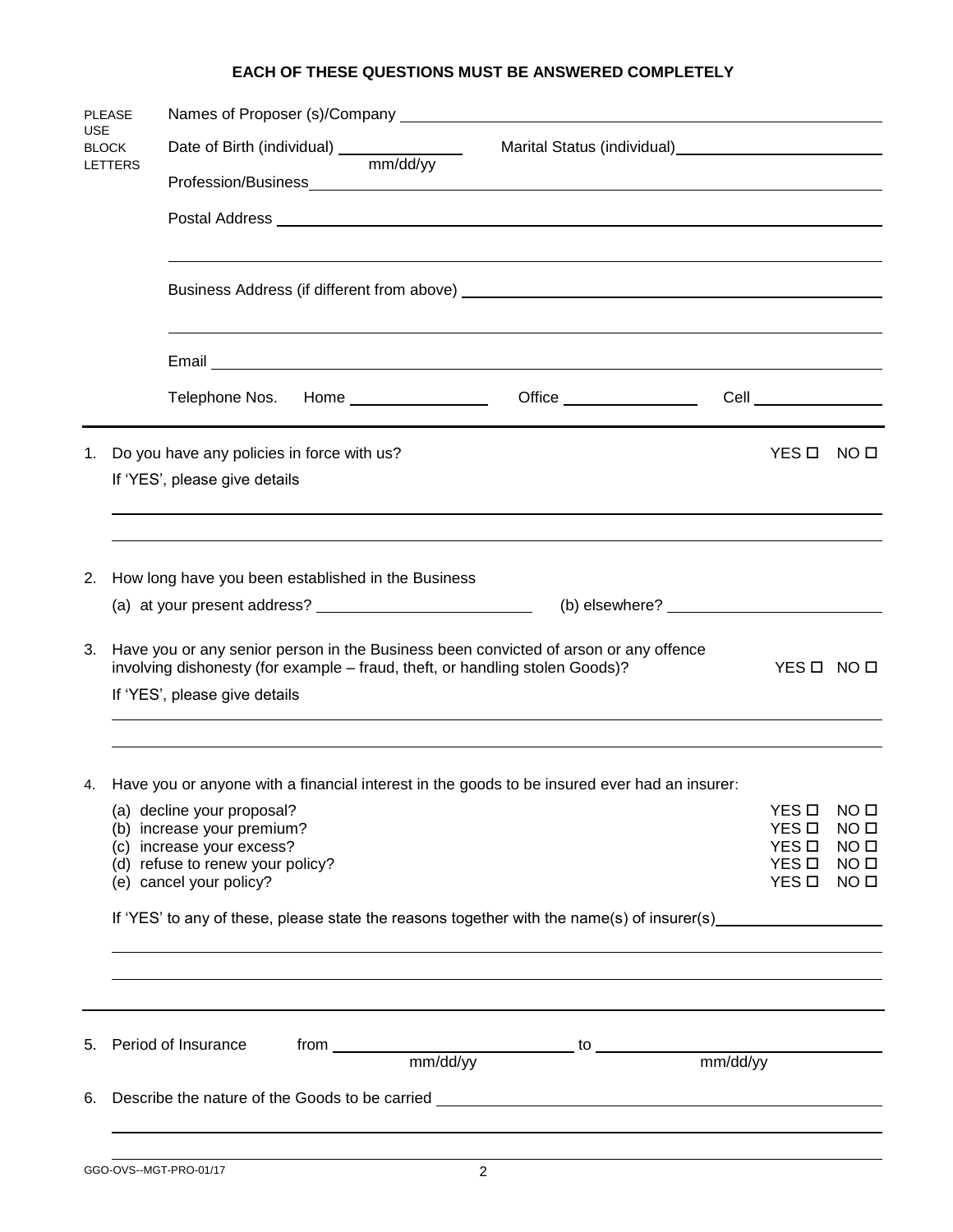- 7. Please indicate the following:
	- (a) The Estimated Annual Value of Goods Carried  $\text{S}$
	- (b) Maximum Value of Goods carried in any one vehicle  $\sim$  \$

8. Will you carry any of the following?

|                                      |            |           | <b>Maximum Value any one</b>  |                |
|--------------------------------------|------------|-----------|-------------------------------|----------------|
|                                      |            |           | <b>Estimated Annual Value</b> | <b>Vehicle</b> |
| (a) alcoholic beverages              | <b>YES</b> | <b>NO</b> | \$                            | \$             |
| (b) tobacco                          | <b>YES</b> | NO.       | \$                            | \$             |
| (c) computer/electronic<br>equipment | <b>YES</b> | NO.       | \$                            | \$             |
| (d) cellphones                       | YES        | ΝO        | \$                            | \$             |

If 'YES' to any of the questions (a) to (d) please state against each, the amount in respect of the Estimated Annual Value and the Maximum Value in any one vehicle.

| 9. Do you carry goods in open-sided vehicles?            | YES □ | NO <sub>0</sub> |
|----------------------------------------------------------|-------|-----------------|
| 10. Do you carry goods for others?                       | YES O | NO <sub>0</sub> |
| If 'YES', please give details                            |       |                 |
|                                                          |       |                 |
| 11. Would the Conveyance be loaded with goods overnight? | YES O | NO O            |
| If 'YES', would the conveyance be located at:            |       |                 |
| (a) your Business Premises                               | YES O | NO O            |
| If 'NO', please give details of location/s               |       |                 |
|                                                          |       |                 |

12. Have you sustained any loss or damage in the last three (3) years? YES D NO D

If 'YES', please give details

| Year | Goods | <b>Cause of Loss/Damage</b> | <b>Amount of</b><br>Loss/Claim |  |
|------|-------|-----------------------------|--------------------------------|--|
|      |       |                             |                                |  |
|      |       |                             |                                |  |
|      |       |                             |                                |  |
|      |       |                             |                                |  |
|      |       |                             |                                |  |